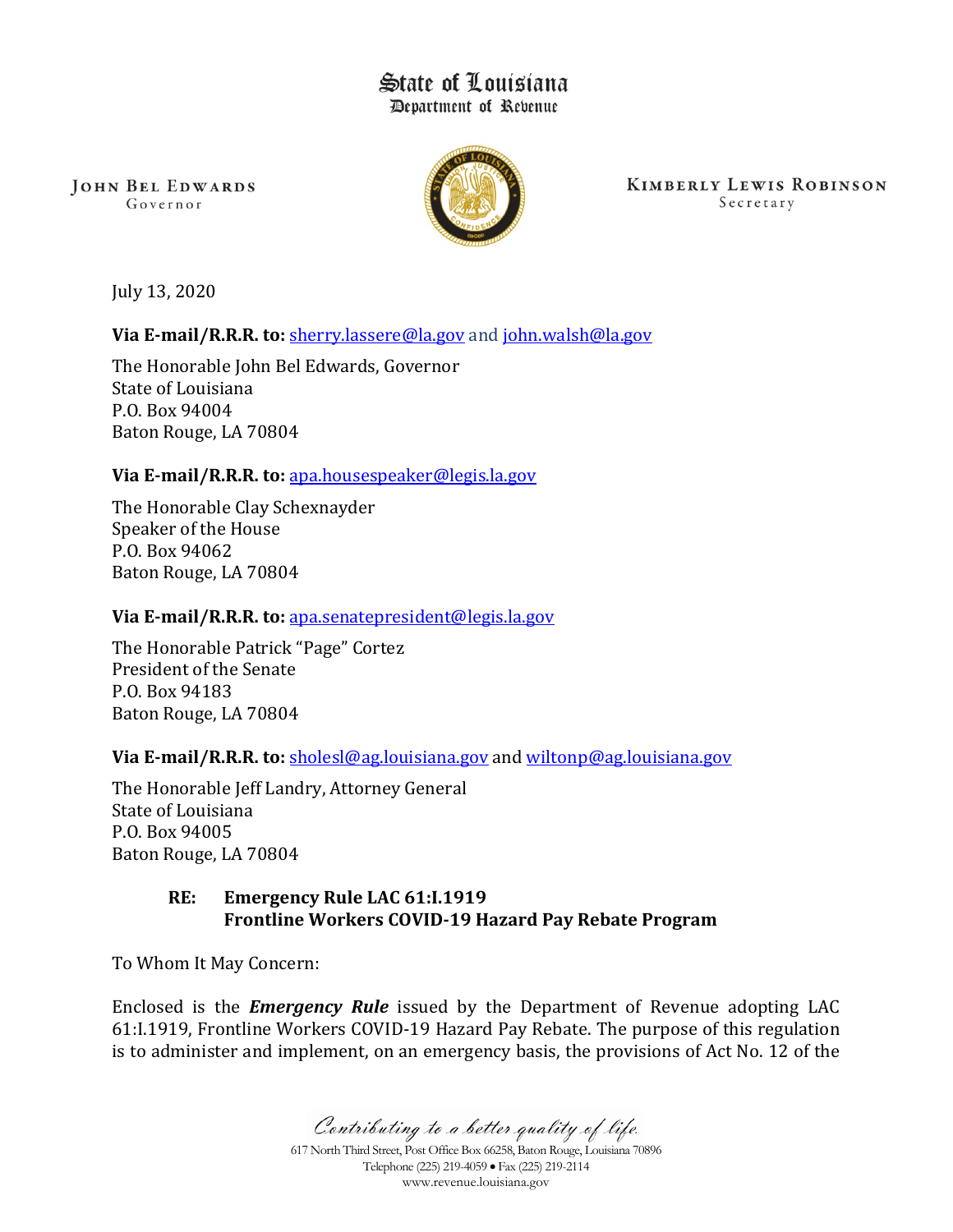*Emergency Rule LAC 61:I.1919 July 13, 2020 Page 2 of 2*

2020 First Extraordinary Session of the Louisiana Legislature. This Emergency Rule is effective July 13, 2020, and will remain in effect for 120 days, unless renewed or revoked.

The promulgation of this rule on an emergency basis is necessary to avoid sanctions or penalties from the United States Government under the Coronavirus Aid, Relief, and Economic and Security Act (the "CARES Act"). The CARES Act established the Coronavirus Relief Fund (the "Fund") and Louisiana received over \$1.8 billion from the Fund. The Louisiana Legislature has authorized the utilization of \$50 million of the CARES Act funding to provide a one-time hazard pay rebate for essential critical infrastructure workers. The CARES Act provides that payments from the Fund may only be used for COVID-19 related expenses and the United States Treasury has issued Guidance for State, Local and Tribal Governments providing Treasury's interpretation on the permissible uses of the Fund (the "Guidance"). In accordance with the Guidance and the "Coronavirus Relief Fund Frequently Asked Questions Updated as of July 8, 2020", any program created using monies from the Fund should be administered in a manner that satisfies the requirements of the CARES Act and maintain records sufficient to demonstrate the monies have been used in accordance with Section 601(d) of the Social Security Act. Any State not utilizing the funding in accordance with the CARES Act and Guidance is subject to a repayment requirement.

This emergency rule provides for the administration and implementation of Act No. 12 to provide the \$50 million from the Fund is timely and efficiently distributed to Louisiana's frontline workers during an application window of July 15 to October 31, 2020 in accordance with the CARES Act and the Guidance. Absent utilization of the emergency rule process, the time delay in the rulemaking procedures of R.S. 49:953(A) would render this program obsolete because adoption and promulgation would not occur until after the program's application period ends. Authorization for promulgation of this rule on an emergency basis is hereby deemed necessary by the Secretary of Revenue as legislatively delegated to her by R.S. 51:1787(K)(6).

If you have any questions or need additional information, please contact me at (225) 219- 2700.

Sincerely,

Kimberly Lewis Robinson Secretary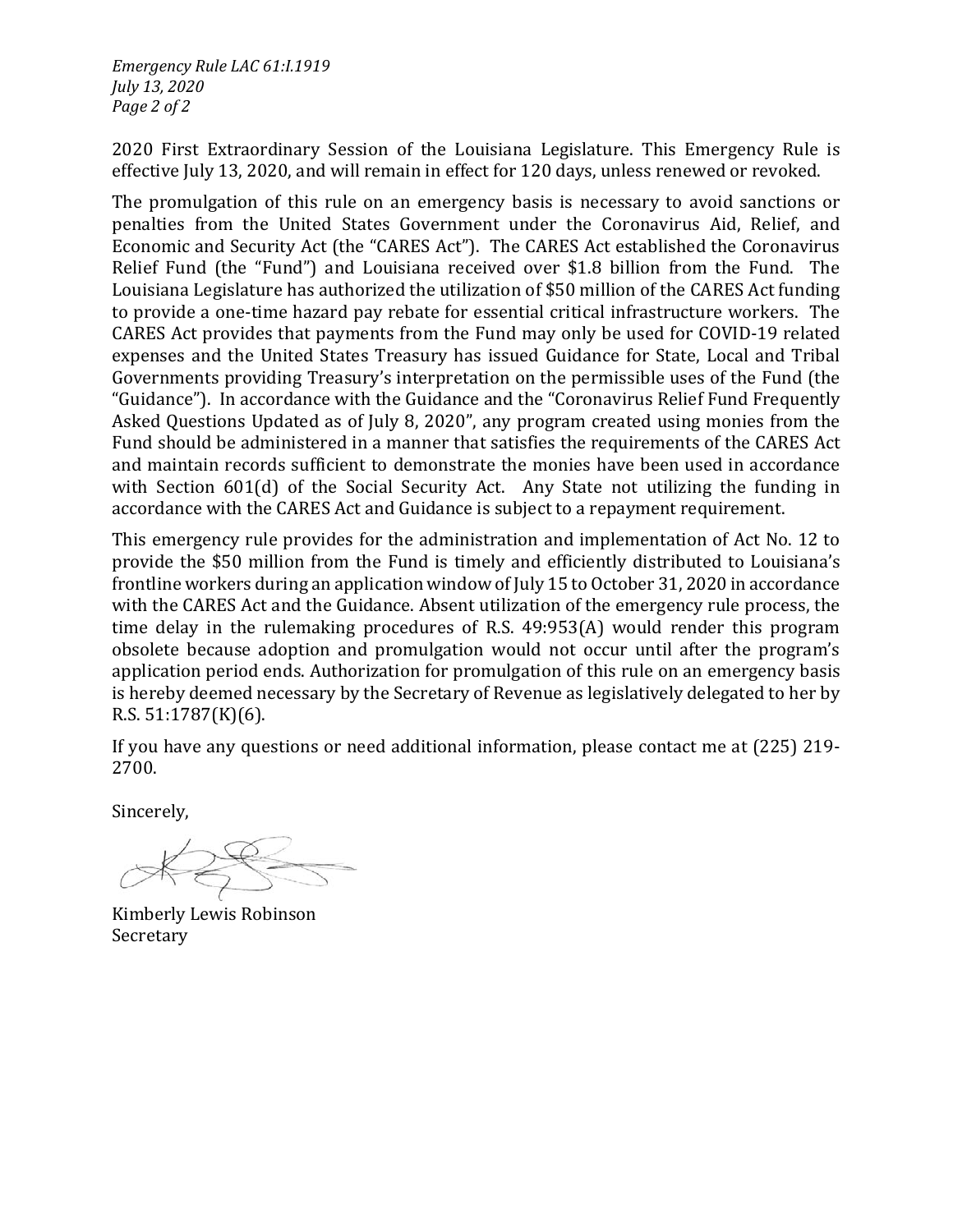### **EMERGENCY RULE**

#### **Department of Revenue Policy Services Division**

#### Frontline Workers COVID-19 Hazard Pay Rebate Program (LAC 61:I.1919)

In accordance with the emergency provisions of the Administrative Procedures Act, R.S. 49:953 (B), notice is hereby given that the Department of Revenue ("Department") is, by emergency rule, adopting LAC 61:I.1919. The purpose of this regulation is to administer and implement, on an emergency basis, the provisions of Act No. 12 of the 2020 First Extraordinary Session of the Louisiana Legislature. This Emergency Rule is effective July 13, 2020, and will remain in effect for 120 days, unless renewed or revoked.

The promulgation of this rule on an emergency basis is necessary to avoid sanctions or penalties from the United States Government under the Coronavirus Aid, Relief, and Economic and Security Act (the "CARES Act"). The CARES Act established the Coronavirus Relief Fund (the "Fund") and Louisiana received over \$1.8 billion from the Fund. The Louisiana Legislature has authorized the utilization of \$50 million of the CARES Act funding to provide a one-time hazard pay rebate for essential critical infrastructure workers. The CARES Act provides that payments from the Fund may only be used for COVID-19 related expenses and the United States Treasury has issued Guidance for State, Local and Tribal Governments providing Treasury's interpretation on the permissible uses of the Fund (the "Guidance"). In accordance with the Guidance and the Coronavirus Relief Fund Frequently Asked Questions Updated As of July 8, 2020, any program created using monies from the Fund should be administered in a manner that satisfies the requirements of the CARES Act and maintain records sufficient to demonstrate the monies have been used in accordance with Section 601(d) of the Social Security Act. Any State not utilizing the funding in accordance with the CARES Act and Guidance is subject to a repayment requirement.

This emergency rule provides for the administration and implementation of Act No. 12 to provide the \$50 million from the Fund is timely and efficiently distributed to Louisiana's frontline workers during an application window of July 15 to October 31, 2020 in accordance with the CARES Act and the Guidance. Absent utilization of the emergency rule process, the time delay in the rulemaking procedures of R.S. 49:953(A) would render this program obsolete because adoption and promulgation would not occur until after the program's application period ends. Authorization for promulgation of this rule on an emergency basis is hereby deemed necessary by the Secretary of Revenue as legislatively delegated to her by R.S. 51:1787(K)(6).

Under the authority of R.S. 51:1787(K)(6) and 47:1511 and in accordance with the provisions of the Administrative Procedure Act, R.S. 49:950 et seq., the Department of Revenue, Policy Services Division, adopts LAC 61:I.1919 regarding the Frontline Workers COVID-19 Hazard Pay Rebate Program.

#### **Title 61**

# **REVENUE AND TAXATION**

### **Part I. Taxes Collected and Administered by the Secretary of Revenue Chapter 19. Miscellaneous Tax Exemptions, Credits and Deductions**

#### **§1919 Frontline Workers COVID-19 Hazard Pay Rebate Program**

A. General Description. Act 12 of the 2020 First Extraordinary Session of the Louisiana Legislature provides for a one-time hazard pay rebate for essential critical infrastructure workers as those terms are defined in the enabling legislation.

# B. Definitions

*Assistants and Aides – assistants and aides providing services in the medical and healthcare fields*

#### *Department – the Louisiana Department of Revenue*

*In-Person Services – services provided on the frontline within Louisiana where the worker was*  in contact with customers, patients, or the general public and shall not include call center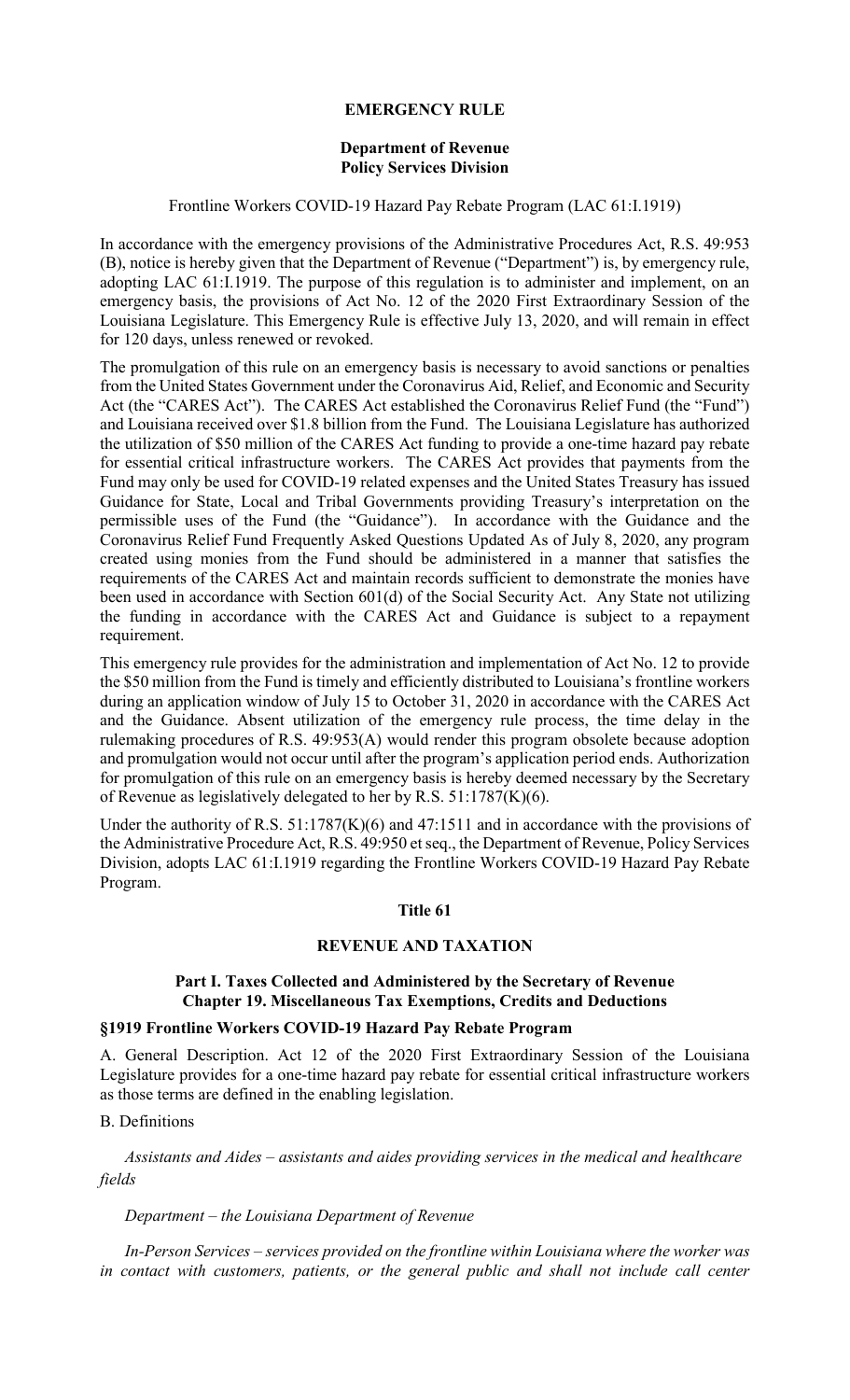*personnel or persons whose job is conducted exclusively via telephone, computer, or other remote or virtual means.*

 *Rebate – one-time hazard pay rebate as defined by Act 12* 

 *Rebate Program – the Frontline Workers COVID-19 Hazard Pay Rebate Program* 

 *Storage and Disposal Personnel – storage and disposal personnel providing services related to residential, commercial, and industrial solid waste and hazardous waste* 

 *Workers – essential critical infrastructure workers as defined by Act 12* 

*Worker's Residence – any residence or other dwelling occupied by the worker, including the worker's primary residence*

#### C. Eligibility

1. The Frontline Workers COVID-19 Hazard Pay Rebate Program provides a one-time \$250 rebate for applicants who meet all of the following eligibility requirements:

a. the applicant is determined to be an essential critical infrastructure worker as that term is defined by the federal Cybersecurity & Infrastructure Security Agency (CISA) in its publication "Guidance on the Essential Critical Infrastructure Workforce: Ensuring Community and National Resilience in COVID-19 Response Version 3.1";

b. the applicant was employed in at least one of the following jobs on or after March 11, 2020: i. nurses, assistants, aides, medical residents, pharmacy staff, phlebotomists, respiratory therapist, and workers providing direct patient care in inpatient and outpatient dialysis facilities;

ii. housekeeping, laundry services, food services and waste management personnel in hospitals and healthcare facilities;

iii. long-term care facility personnel, outpatient care workers, home care workers, personal assistance providers, home health providers, home delivered meal providers, and childcare service providers;

iv. emergency medical services (EMS) personnel, fire and rescue personnel, law enforcement personnel, and public health epidemiologists;

v. bus drivers; retail fuel service personnel; sanitation personnel; residential, commercial and industrial solid waste and hazardous waste removal personnel; storage and disposal personnel;

vi. grocery store, convenience store, and food assistance program personnel;

vii. mortuary service providers; or

viii. veterinary service staff; and

c. the applicant was required to provide in-person services outside of the worker's residence substantially dedicated to responding to or mitigating the COVID-19 public health emergency for at least 200 hours during the period from March 22, 2020, through May 14, 2020.

2. Only applicants whose adjusted gross income is \$50,000 or less are eligible for the rebate. For purposes of this requirement, the adjusted gross income on the applicant's 2019 income tax return shall be used. If the applicant has not filed his or her 2019 income tax return, the adjusted gross income from the applicant's 2018 income tax return shall be used.

3. If the applicant is employed in one of the enumerated jobs in subparagraph  $(C)(1)(b)$  above and worked at least 200 hours outside his or her residence during the period between March 22, 2020, and May 14, 2020, the applicant shall be presumed to have been responding to or mitigating the COVID-19 public health emergency.

a. This presumption shall be rebuttable by evidence or documentation obtained from the applicant's employer.

4. To the extent possible, the department shall rely upon definitions in the CISA guidance of the enumerated jobs listed in subparagraph  $(C)(1)(b)$  of this section. However, when no definition is provided, the department shall apply a broad, definitional approach giving words their common, generally understood meaning for purposes of determining applicant eligibility.

5. The representative of the estate of any worker who met all rebate eligibility requirements, but who died before applying for the rebate, shall be allowed to claim the benefit on behalf of the worker.

### D. Application

1. The department shall receive applications for the rebate between July 15, 2020, and October 31, 2020, on Form R-6186, *Frontline Workers COVID-19 Hazard Pay Rebate Application*.

2. Applicants may apply either electronically by utilizing a portal on the department's website or by submitting a paper form to the department.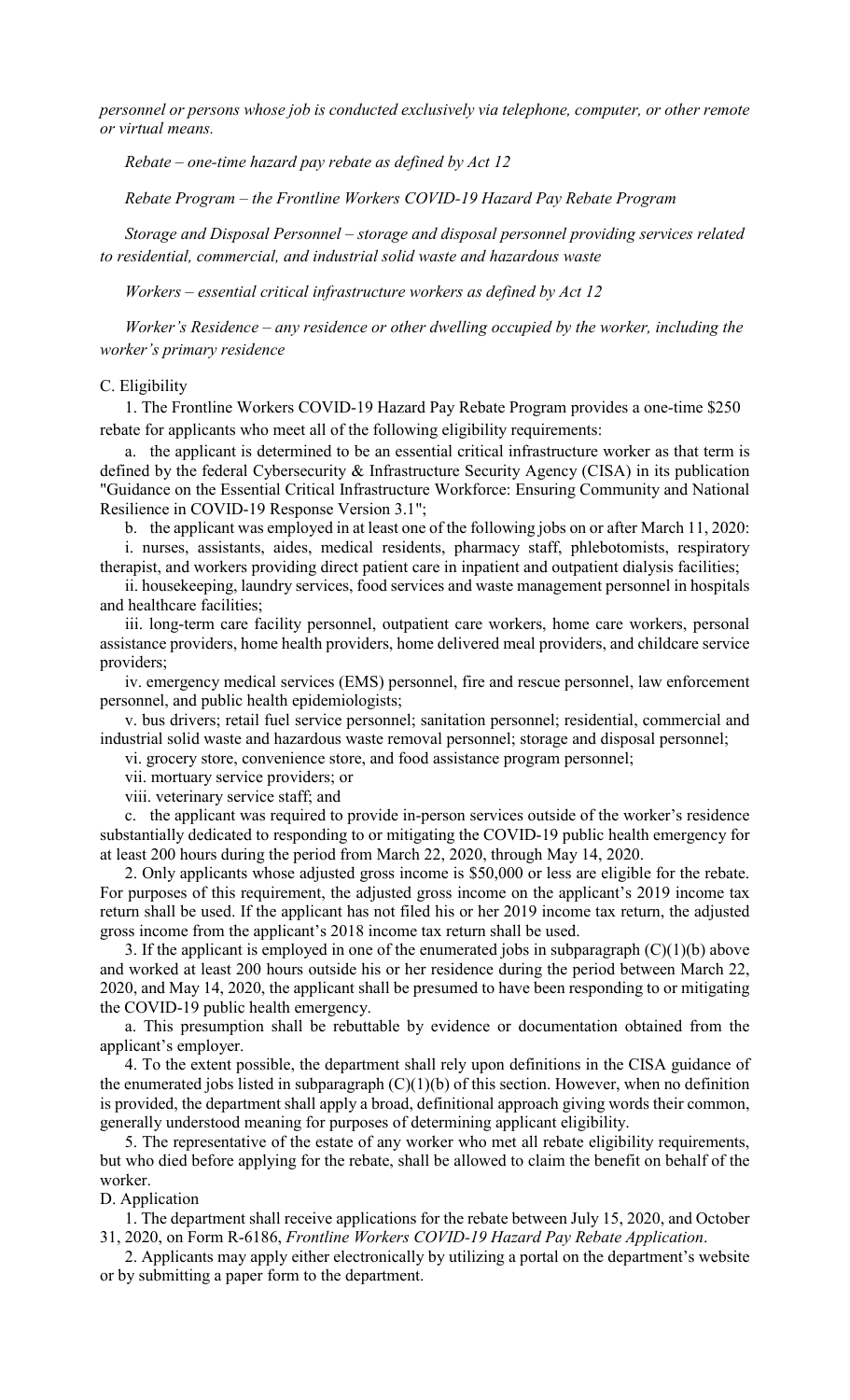3. If an applicant files both or more than one electronic and paper application, the application received first by the department shall be reviewed for eligibility purposes, and the second and subsequent applications received by the department shall be denied.

4. If an applicant does not complete the application in its entirety, the department shall notify the applicant of the deficiencies by mail. The applicant shall have 30 calendar days from the date of the department's notification to correct the deficiencies. If the applicant fails to respond during the 30-day window, the application shall be denied.

5. The department may consult with Louisiana Department of Economic Development or the Louisiana Workforce Commission to verify information provided on the application. The applicant shall certify on the application that information contained in the files or records of the Louisiana Workforce Commission may be shared with the department.

6. Applications for the rebate shall be considered a report filed for purposes of R.S. 47:1565. Applications and applicant submitted documentation are the records and files of the Secretary of the Department of Revenue and are subject to the confidentiality provisions of R.S. 47:1508.

7. The department may request additional information from an applicant to determine eligibility. A request for additional information shall not impact or change the application's received date for purposes of administration of the rebate program cap if the applicant provides the requested information within 30 calendar days from date of the department's request letter. E. Payment and Offset of the Rebate

1. Payment of the Rebate.

a. After review and verification of the application, payment of the rebate shall be made by direct deposit if bank account and routing information is provided with the application and verified in the Department's record. Otherwise, the payment shall be made by paper check.

b. The rebate shall only be direct deposited into a bank account on which the applicant is a named account holder.

2. Offset of the Rebate.

a. After consultation with the Department of Children and Family Services, the department shall offset the rebate for any delinquent child support payments.

b. The department shall also offset the rebate for any reported delinquent spousal support payments.

c. The department shall not offset the rebate for any outstanding tax liabilities or other outstanding judgments or liabilities reported to the department. Creditors and banks shall take reasonable steps to ensure rebates are not seized pursuant to existing judgments and orders.

F. Limitations on the Rebate Program

1. The rebate program is subject to a \$50,000,000 program cap. Additional rebates beyond the \$50,000,000 may be paid if monies are made available and the Joint Legislative Committee on the Budget approves payment of additional rebates.

2. The cap shall be administered on a first-come, first-served basis based upon the date that the department is in receipt of the application. Applications received on the day the cap is reached shall be paid in the order in which the applications were received and the rebates shall not be prorated.

a. For electronic applications, the receipt date shall be the date the application is submitted through the department's website.

b. For paper applications mailed via the U.S. Postal Service, the receipt date shall be the postmark date as shown on the envelope containing the paper application.

c. For paper applications transmitted via common carrier, the receipt date shall be the date the application is delivered to the department.

3. Twenty-five percent of the cap, or \$12,500,000, shall be reserved for rebate claims filed on paper applications. If the entire \$12,500,000 is not utilized to pay rebate claims filed by paper applications received on or before October 31, 2020, the remaining available amount shall be used to pay any remaining rebate claims received by electronically submitted applications which have not been paid because the remaining \$37,500,000 cap has been exhausted.

4. In the event additional rebates over the \$50,000,000 program cap are made available and the Joint Legislative Committee on the Budget approves payment of additional rebates, rebate claims previously denied due to the attainment of the \$50,000,000 cap shall take priority and be issued in order of the date that the department received the application. In this event, applicants shall not be required to submit a subsequent application.

G. Recapture of the Rebate.

1. In accordance with R.S. 47:1561.2, rebates previously granted to an applicant, but later disallowed, may be recovered by the secretary of the Department of Revenue through any collection remedy authorized by R.S. 47:1561 and initiated within three years from December 31 of the year in which the rebate was paid or to assess or to collect under any other provision of law.